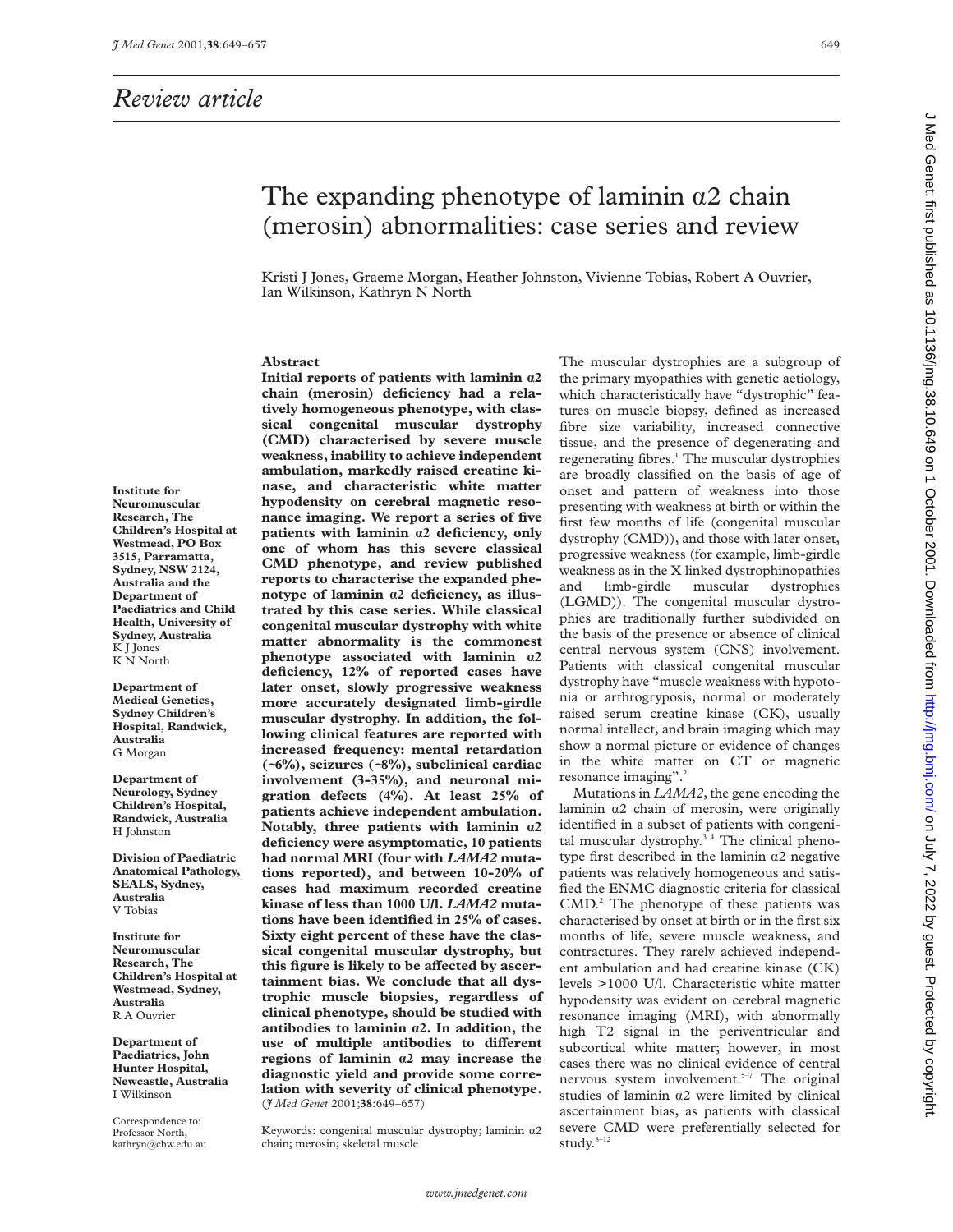*Table 1 Cases with laminin* á*2 abnormality*

| <i>Case</i> /sex | Age of onset/<br>presentation      | Current age/<br>maximum<br>motor<br>milestone<br>(age) | Immunocytochemistry<br>(laminin a2) |                              | Immunoblot<br>Aaminin         | Highest<br>serum CK<br>(U/l)                  |                                             |              |                                                         |                                                                                      |
|------------------|------------------------------------|--------------------------------------------------------|-------------------------------------|------------------------------|-------------------------------|-----------------------------------------------|---------------------------------------------|--------------|---------------------------------------------------------|--------------------------------------------------------------------------------------|
|                  |                                    |                                                        | Chemicon                            | MAB1922 NCL-merosin MAB1922) | a2<br>Chemicon                | (normal<br>$<$ 200U/l)<br>$\left( age\right)$ | Pattern of<br>weakness at<br>presentation   | Contractures | <b>CNS</b><br>involvement/<br><i>intellect/seizures</i> | Cerebral MRI scan<br>T2 weighted images)                                             |
| Case 1<br>F      | Birth                              | 9 y/stood<br>with support<br>(4 y)                     | Negative                            | Negative                     | Negative                      | 7121<br>(1/12)                                | Marked<br>neonatal<br>hypotonia             | Yes          | Normal intellect<br>No seizures                         | "Typical" white<br>matter changes                                                    |
| Case 2<br>F      | Birth                              | $5$ y/sat<br>unsupported<br>(3 y)                      | ◡                                   |                              | $\downarrow$ amount<br>N size | 2009<br>(11/12)                               | Marked<br>neonatal<br>hypotonia             | Yes          | Focal seizures<br>Moderate<br>intellectual delay        | "Typical" white<br>matter changes                                                    |
| Case 3<br>M      | 4v                                 | 7 v/walked<br>$(18 \text{ mth})$                       | Negative                            | Negative                     | Negative                      | 3554 $(4 y)$                                  | Asymmetrical<br>limb-girdle<br>weakness     | Yes          | Normal intellect<br>No seizures                         | "Typical" white<br>matter changes <sup><math>\star</math></sup>                      |
| Case 4<br>F      | Presented at 2 y 6 y/walked $(2 +$ | y.                                                     |                                     | Insufficient<br>muscle       | Negative                      | $2500(2 \text{ y})$                           | Limb-girdle<br>weakness                     | No           | Normal intellect<br>No seizures                         | "Typical" white<br>matter changes                                                    |
| Case 5<br>F      | Presented at 2 y                   | 7 y/sat<br>unsupported<br>$(18 \text{ mth})$           |                                     | ↓↓                           | $\downarrow$ amount<br>N size | 3371<br>(18/12)                               | Generalised<br>weakness<br>and<br>hypotonia | Yes          | No seizures<br>Severe<br>intellectual delay             | Focal cortical<br>dysplasia Patchy<br>increased white<br>matter signals <sup>+</sup> |

+ = patchy (discontinuous) membrane staining, ↓ = decreased (continuous) membrane staining, ↓ amount = decreased amount, N = normal. \*Fig 1. †Fig 2.

> Over the past few years there have been a number of case reports showing variability in the clinical phenotype associated with laminin  $\alpha$ 2 deficiency. In contrast to the idea that laminin  $\alpha$ 2 deficiency is associated with severe classical CMD without clinical CNS involvement, these reports have indicated: onset of weakness and/or presentation in childhood or adulthood<sup>13-15</sup> with some patients remaining asymptomatic at the time of diagnosis<sup>15 16</sup>; mild, non-progressive proximal weakness<sup>13</sup> <sup>17-20</sup>; achievement of ambulation<sup>12 13 21</sup>; creatine kinase less than 1000 U/l<sup>5 12 14 16 21–29</sup>; neuronal migration defects on MRI<sup>30-33</sup> or normal MRI with no white matter changes<sup>15-16</sup> <sup>27</sup> <sup>34-36</sup>; symptomatic central nervous system involvement, that is, mental retardation<sup>12 16 31-38</sup> and seizures.<sup>5</sup> 9 12 15 21 27 28 31-33

> Patients with classical CMD and laminin  $\alpha$ 2 deficiency may have additional disease features including altered visual and somatosensory evoked potentials with minor neurological and perceptuomotor deficits,<sup>39 40</sup> electrical evidence of peripheral demyelinating neuropathy, $41/42$ and subclinical cardiac involvement.<sup>34 43-46</sup>

> Individual case reports do not accurately reflect the relative frequency of a particular clinical feature in association with laminin  $\alpha$ 2 deficiency, and there have been few systematic studies without clinical ascertainment bias. To address these methodological issues, we have analysed a group of 202 Australian patients with primary muscle disease ascertained on the basis of dystrophic or myopathic features on muscle biopsy.<sup>47</sup> We have identified 5/202 patients with laminin  $\alpha$ 2 deficiency and, surprisingly, only one of these patients has the features of the typical CMD found in classical laminin  $\alpha$ 2 deficiency. We report this case series to illustrate the expanding clinical phenotype of patients with laminin  $\alpha$ 2 deficiency. In addition, we have reviewed the reported cases of laminin  $\alpha$ 2 deficiency to provide an overview and to estimate the frequency of "typical" and "atypical" phenotypes.

#### **Methods**

Patients were ascertained retrospectively and prospectively through archived muscle biopsy material (1979-1999) at the major reference laboratories in the state of New South Wales for muscle disease. Biopsies were divided into two groups: (1) "dystrophic" biopsies (as defined above) and (2) biopsies with nonspecific myopathic changes, excluding those with an alternative clinical or pathological diagnosis such as facioscapulohumeral dystrophy, nemaline myopathy, or central core disease. Immunocytochemical studies were performed using antibodies to the 80 kDa fragment of merosin (MAB1922 (1:2000) Chemicon), and NCL-merosin ((1:200) Novocastra), dystrophin (NCL-DYS1 (1:1), NCL-DYS2 (1:2), NCL-DYS3 (1:1), Novocastra),  $\alpha$ -,  $\beta$ -, and  $\gamma$ -sarcoglycan (monoclonal  $\alpha$ -sarcoglycan  $(NCL-50DAG (1:50) Novocastra)$ , and affinity purified  $\beta$ - and  $\gamma$ -sarcoglycan ( $\beta$ -SG (1:50),  $\gamma$ -SG (1:1000)). Abnormalities of dystrophin and laminin  $\alpha$ 2 were confirmed by immunoblot. The study method is detailed in Jones *et al*. <sup>47</sup> We reviewed the patient records of all patients and personally examined all five patients with laminin  $\alpha$ 2 abnormalities and reviewed their cerebral MRI scans.

#### **Results**

Abnormalities of laminin  $\alpha$ 2 were present in 5/131 (4%) dystrophic muscle biopsies and 0/71 non-specific myopathic biopsies. Patient findings are summarised in table 1. In 2/5 patients, laminin  $\alpha$ 2 was negative on immunocytochemistry and immunoblot, and three patients had partial deficiency of laminin  $\alpha$ 2. Case 4, with absence of laminin  $\alpha$ 2, also had abnormal staining with dystrophin and  $\alpha$ -sarcoglycan. Only one patient (case 1) had typical classical CMD, two had seizures and intellectual impairment, and two presented after infancy with non-progressive weakness. All were born to non-consanguineous white parents, with no other affected family members. Creatine kinase was more markedly raised in our patients with abnormal laminin  $\alpha$ 2 (range 2009-7121 U/l, normal <200 U/l, average 3750 U/l) than in the laminin  $\alpha$ 2 positive CMD patients (range 22-1710 U/l, average 324 U/l). Cases 1-4 had "typical" white matter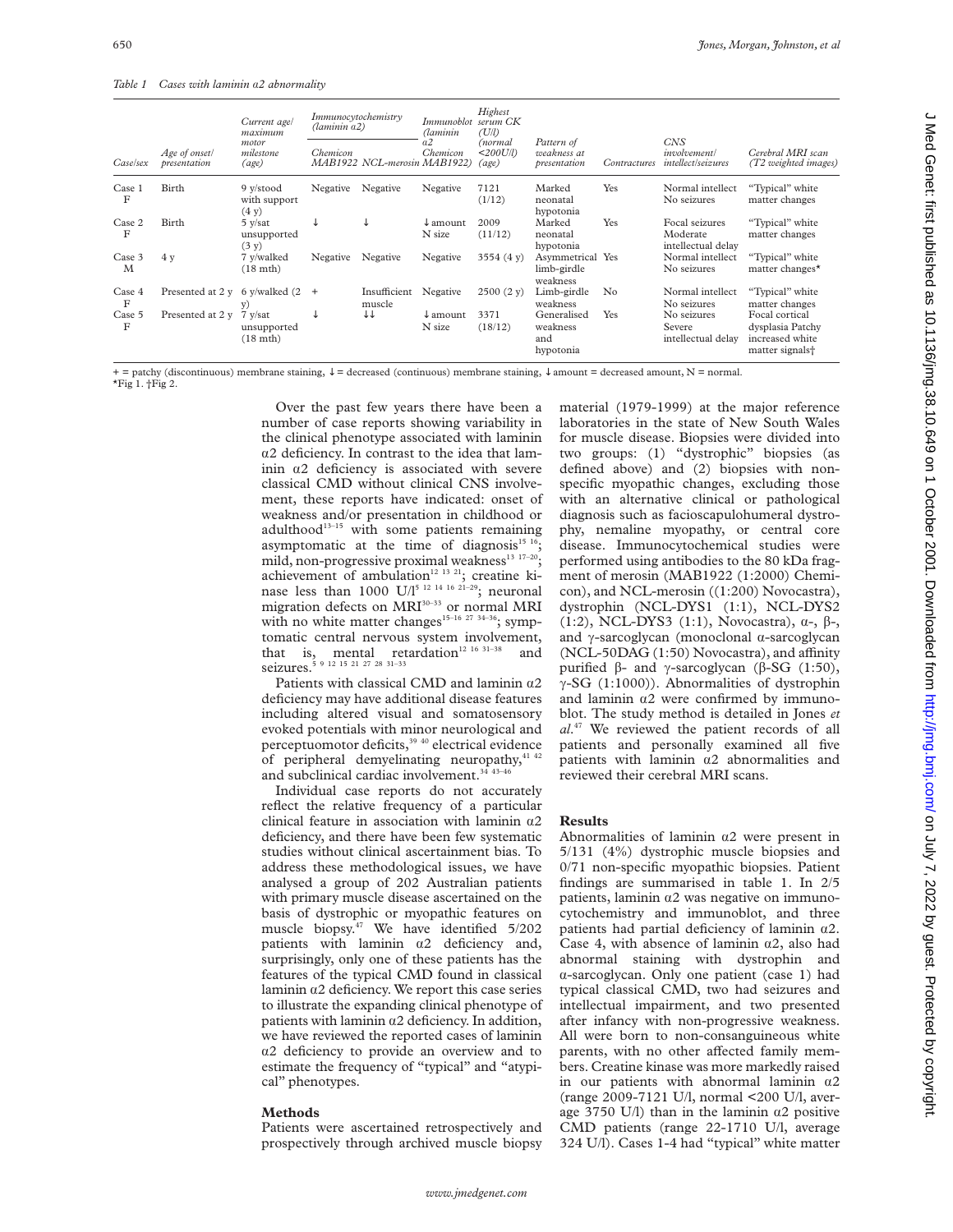

*Figure 1 Cerebral MRI scan (T2 weighted image) of case 3 showing widespread T2 hyperintensity of white matter.*



*Figure 2 Cerebral MRI scan (T2 weighted image) of case 5 showing patchy areas of T2 hyperintensity of white matter, with focal cortical dysplasia.*

hypodensity on cerebral MRI (T2 weighted images) (fig 1) and the changes in case 5 were atypical (described below) (fig 2).

#### **Case reports**

Case 1 was born following a pregnancy complicated by reduced fetal movements. She required ventilation for 24 hours and moderate hypotonia and contractures were noted at birth. She sat at 15 months, stood with support at 4 years, and does not walk at 9 years. Weakness is generalised and non-progressive, more marked proximally, and she is unable to rise from the floor. She has facial weakness and her

eyes are structurally normal. Cardiovascular examination is normal. Intellect is normal and she does not have seizures.

Case 2 was hypotonic and hyporeflexic from birth, with little antigravity movement. Focal seizures began on day 2 and have been difficult to control. Cerebral CT scan in the neonatal period showed free subdural blood in the falx. Developmental milestones were delayed, she sat unsupported at 3 years, and does not walk at 5 years. Weakness has been static and nerve conduction velocities are normal, although sural nerve responses are unobtainable. She has moderate intellectual delay. Cardiac and ophthalmological examination is normal.

Case 3 presented at the age of 4 years with a waddling gait and poor motor skills. No abnormalities were noted at birth, he sat at 8 months, and walked at 18 months. He was mildly hypotonic, with proximal weakness and hyporeflexia. Posture was lordotic with no scoliosis and he had a waddling gait and an awkward run. Aged 9 years, weakness is stable, he is able to rise from the floor without a Gowers' manoeuvre, but tires easily. Facial and extraocular muscles, cardiac examination, electrocardiogram, and echocardiogram are normal. Intellect is normal and he has never had seizures.

Mutations have been detected within the laminin  $\alpha$ 2 gene of cases 2 and 3 confirming the primary laminin  $\alpha$ 2 abnormality (P Guicheney, personal communication).<sup>54</sup> Mutation analysis on the other cases has not been performed to date.

Case 4 presented at the age of 2 years with delayed motor milestones. No abnormalities were noted at birth. She sat at 8 months, walked at 2 years with a lordotic waddling gait, and at 6 years falls frequently, has difficulty with stairs, and tires easily. She is hypotonic and hyporeflexic, with proximal weakness, prominent calves, and no contractures. Weakness is non-progressive and intellect is normal. Her eyes are structurally normal. Cerebral MRI showed the typical white matter changes of laminin  $\alpha$ 2 deficiency. Laminin  $\alpha$ 2 staining was patchy on immunocytochemistry and absent on immunoblot. Interestingly, this patient also had patchy staining with á-sarcoglycan, DYS1, 2, and 3, and absence of dystrophin on immunoblot. Staining with antibodies to spectrin,  $\beta$ -, and  $\gamma$ -sarcoglycan were normal. The primary abnormality is not certain, as abnormal dystrophin was not noted in any of the other patients studied.

Case 5 presented at 2 years of age with developmental delay. No abnormalities were noted at birth. She sat unsupported at 18 months and at 7 years is able to take a few steps with splints. Hip dislocation was noted at 7 months and there has been no progression of weakness. All growth parameters including head circumference are below the 3rd centile. She is markedly hypotonic with muscle wasting, generalised weakness, and antigravity movement in all limbs. There are contractures of the hips and knees and dystonic posturing of the left hand. There is no facial weakness and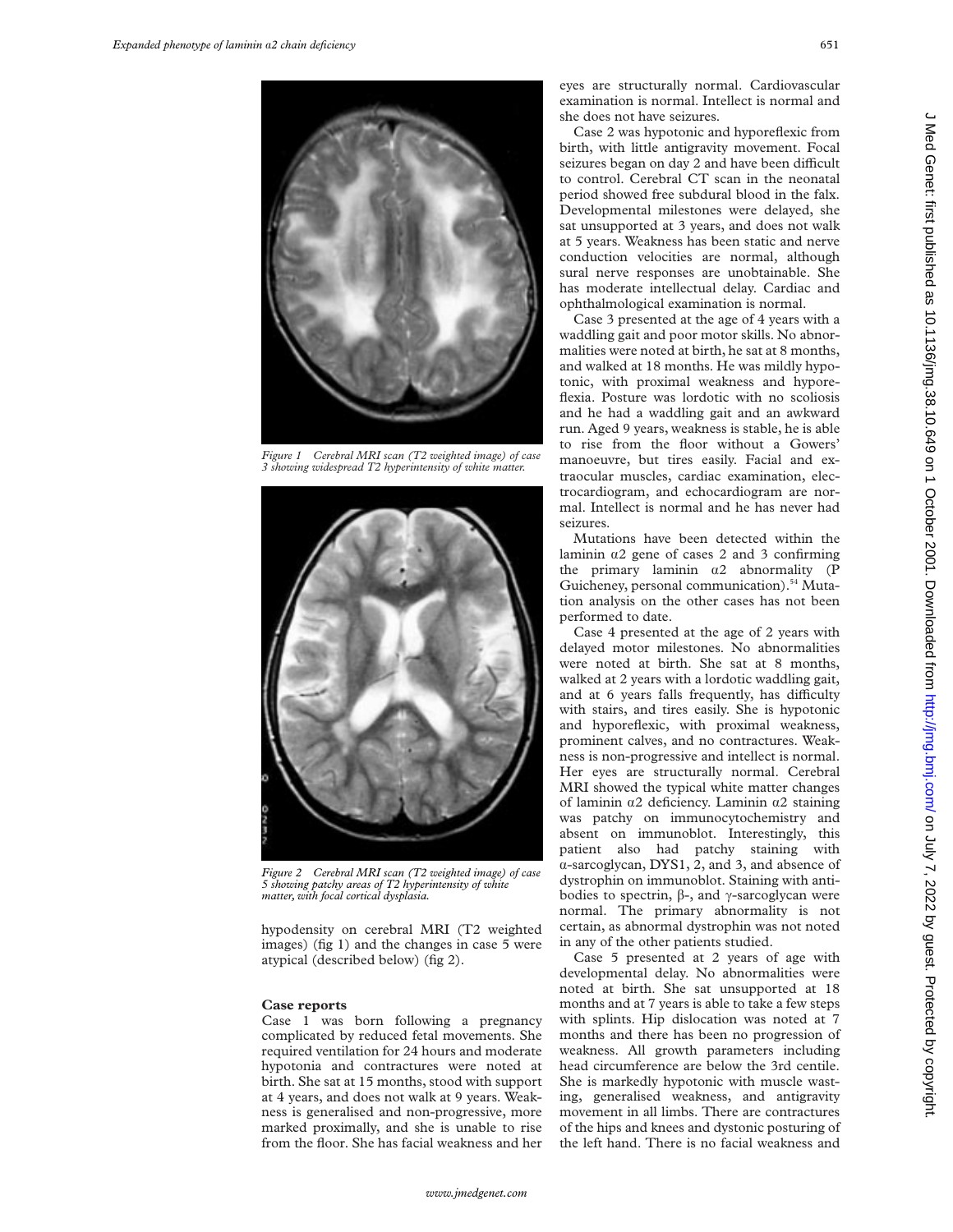|           | Table 2 Clinical features of patients with immunohistochemical abnormalities of laminin a2: review of 248 reported |  |  |  |  |
|-----------|--------------------------------------------------------------------------------------------------------------------|--|--|--|--|
| $cases^*$ |                                                                                                                    |  |  |  |  |

|                                |                                    | Frequency range |                       |            | Cases with<br>mutations<br><i>identified†</i> |  |
|--------------------------------|------------------------------------|-----------------|-----------------------|------------|-----------------------------------------------|--|
| Clinical feature               | No of cases<br>(where<br>reported) | $\%$ (n=248)    | % (where<br>reported) | Our series |                                               |  |
| Presentation                   |                                    |                 |                       |            |                                               |  |
| Birth-6 months                 | 219/248                            | 88              | 88                    | 2/5        | 50/54                                         |  |
| 7 months-2 years               | 19/248                             | 8               | 8                     | 2/5        | 2/54                                          |  |
| >2 years                       | 7/248                              | 3               | 3                     | 1/5        | 2/54                                          |  |
| Asymptomatic                   | 3/248                              | $\mathbf{1}$    | $\mathbf{1}$          | 0/5        | 0/54                                          |  |
| Walking independently          |                                    |                 |                       |            |                                               |  |
| Not walking by 2 years         | 95/127                             | 40              | 75                    | 3/5        | 49/54                                         |  |
| Walking by 2 years             | 11/127                             | 5               | 9                     | 2/5        | 2/54                                          |  |
| Learnt to walk after 2 years   | 16/127                             | 7               | 12                    | 0/5        | 3/54                                          |  |
| Walk ?age                      | 5/127                              | $\overline{c}$  | 4                     | 0/5        | 0/54                                          |  |
| Progression of weakness        |                                    |                 |                       |            |                                               |  |
| Improving                      | 4/25                               | $\overline{c}$  | 16                    | 0/5        |                                               |  |
| Static                         | 8/25                               | 3               | 32                    | 5/5        |                                               |  |
| Slowly progressive             | 13/25                              | 5               | 52                    | 0/5        |                                               |  |
| Rapidly progressive            | 0/25                               | $\Omega$        | $\mathbf{0}$          | 0/5        |                                               |  |
| Creatine kinase                |                                    |                 |                       |            |                                               |  |
| $< 1000$ U/l                   | 24/124                             | 10              | 19                    | 0/5        | 3/27                                          |  |
| $>1000$ U/I                    | 100/124                            | 42              | 81                    | 5/5        | 24/27                                         |  |
| MRI                            |                                    |                 |                       |            |                                               |  |
| "Typical" white matter changes | 156/175                            | 63              | 90                    | 4/5        | 33/38                                         |  |
| Neuronal migration defect      | 9/175                              | 4               | 5                     | 1/5        | 1/38                                          |  |
| Normal                         | 10/175                             | $\overline{4}$  | 6                     | 0/5        | 4/38                                          |  |
| Mental retardation             |                                    |                 |                       |            |                                               |  |
| Normal intellect               | 121/138                            | 49              | 88                    | 2/5        | 43/48                                         |  |
| Mild                           | 8/138                              | 3               | 6                     | 1/5        | 3/48                                          |  |
| Moderate                       | 3/138                              | 1               | $\overline{c}$        | 1/5        | 1/48                                          |  |
| Severe                         | 6/138                              | $\overline{c}$  | 4                     | 0/5        | 1/48                                          |  |
| Seizures                       | 19/97                              | 8               | 20                    | 1/5        | 5                                             |  |
| Cardiac involvement            | 7/20                               | 3               | 35                    | 0/1        | $\mathbf{0}$                                  |  |

\*References 4, 5, 6, 7, 9, 11, 12, 13, 14, 15, 16, 18, 20, 21, 22, 23, 24, 25, 26, 27, 29, 30, 31, 32, 33, 34, 35, 36, 44, 48, 50, 52, 57, 58, 59, 61, 62, 63, 64, 65, 66, 67.

†Figures are expressed as a proportion of those in which the feature is specifically reported. Progression of weakness was not specifically reported.

her eyes are structurally normal. Cardiovascular examination and nerve conduction studies are normal. She has severe intellectual disability, but no seizures. Cerebral MRI showed patchy increased white matter signals (T2 weighted images) and focal cortical dysplasia (fig 2).

**Review of published reports** We reviewed clinical, pathological, and molecular genetic data of reported patients with abnormal immunohistochemical staining with antibodies to laminin  $\alpha$ 2. The clinical features of these patients were summarised in terms of severity of disease and clinical features additional to those usually associated with classical congenital muscular dystrophy. We have chosen to include all those patients with laminin  $\alpha$ 2 abnormality at the protein level, rather than only those that are molecularly defined. However, we have summarised the clinical features in those with *LAMA2* mutations identified. The number of cases reported with mutations in *LAMA2* is small and limited by clinical and immunocytochemical ascertainment bias. Mutation analysis to date has largely focused on those patients with a "typical CMD" phenotype and absence of the protein immunocytochemically. Patients fulfilling the clinical criteria for Fukuyama congenital muscular dystrophy (FCMD), muscle-eye-brain disease (MEB), or Walker-Warburg syndrome (WWS) were excluded from the analysis. <sup>2</sup> However, we will have included some patients who will ultimately be shown to have secondary laminin  $\alpha$ 2

deficiency, as we cannot accurately predict primary laminin  $\alpha$ 2 abnormality from the immunocytochemical abnormalities and clinical phenotype alone. Cardiovascular involvement was defined by abnormality on electrocardiogram and/or echocardiogram.

A total of 248 patients with immunohistochemical abnormalities of laminin  $\alpha$ 2 have been reported to September 2000. Patient ascertainment varies markedly. Most of the initial case series report patients with a clinical and histological diagnosis of classical congenital muscular dystrophy.<sup>5 9 10 48 49</sup> More recent case reports have focused on "atypical cases".<sup>12 13 17 18 50 51</sup> Although there is one comprehensive study with wider ascertainment,<sup>52</sup> the focus remains on patients with a typical congenital muscular dystrophy phenotype. As a result of this variation in ascertainment and variable reporting of clinical findings, it is not possible to determine accurately the frequency of an individual clinical feature. Therefore, we have expressed the frequency of each feature as a percentage of the number of cases where that clinical feature is mentioned. As some clinical features are likely to be under-reported, for example, normal intellect, the frequency is also expressed as a percentage of the total number of cases (n=248). The true frequency of each clinical feature is likely to lie within this frequency range (table 2).

### IMMUNOCYTOCHEMICAL FINDINGS

The laminin a2 gene encodes a protein of 390 kDa, and under reducing conditions in vitro laminin á2 chain migrates as an N-terminal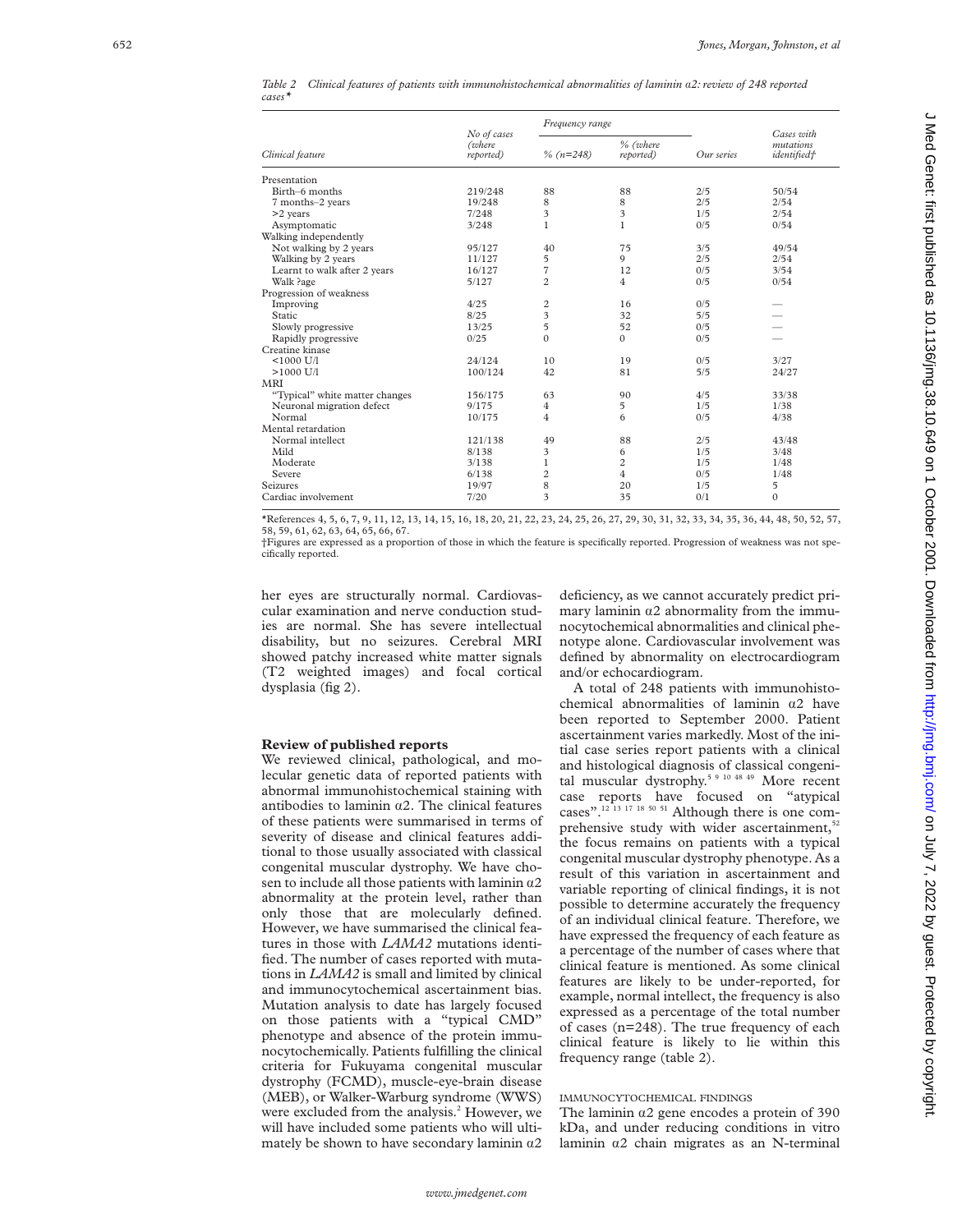fragment of ∼300 kDa and a C-terminal fragment of 80 kDa.<sup>21</sup> A number of different antibodies have been used to detect these two fragments. The Chemicon antibody (MAB1922) was the first available commercially. This antibody is directed against the C-terminal part of the G globular domain of the human laminin  $\alpha$ 2 chain and detects the 80 kDa fragment of merosin. The commercially available antibody from Alexis (MAB4H8-2) is reported to react predominantly with the 300  $kDa$  N-terminal fragment,<sup>53</sup> and the Novocastra antibody (NCL-merosin) is raised against the whole laminin  $\alpha$ 2 chain; however, the precise epitope is unknown. More than one antibody to laminin  $\alpha$ 2 was used in 53/248 (21%) cases and, of these, 21/53 (40%) showed differential staining. In the majority of patients with milder disease, that is, presentation after 6 months of age and/or achievement of independent ambulation, staining was more markedly abnormal with an antibody that detects the 300 kDa fragment than with the Chemicon (MAB1922) antibody to the 80 kDa fragment.<sup>21 24 25 28</sup> However, the opposite staining pattern may also be found in patients with a milder phenotype.<sup>16 51 54</sup>

#### MUTATION ANALYSIS

In 62/248 cases (25%), the identification of mutations within *LAMA2* confirms that the laminin  $\alpha$ 2 deficiency is primary rather than secondary.<sup>4 14 22 24 27 31 50 52 61</sup> In 20/62 (32%) there was one or more atypical clinical features (table 2); however, current mutation data are skewed towards those with a "typical CMD" phenotype, as in most reported series these patients were preferentially selected for mutation analysis. It is important to differentiate between primary and secondary abnormalities of laminin  $\alpha$ 2 staining in unusual or atypical cases. Secondary laminin  $\alpha$ 2 deficiency also occurs in patients with Fukuyama CMD,<sup>55</sup> muscle-eye-brain disease,<sup>56</sup> and several as yet unclassified forms of CMD.<sup>35 38 51</sup>

#### CLINICAL FEATURES

The clinical features of the 248 patients are summarised in table 2. A total of 189/248 (76%) fit the definition of classical CMD without clinical CNS involvement; however, 59/248 (24%) were atypical and are described below.

#### *Onset/presentation*

A total of 26/248 cases (10%) presented after 6 months of age,<sup>12–14 16</sup> 18 20 21 24 25 28 and 3/248 were asymptomatic at the time of reporting (aged  $12-30$  years).<sup>15 16</sup> These asymptomatic cases were investigated because of raised CK and had partial deficiency of laminin  $\alpha$ 2 on immunohistochemical staining. MRI was performed in 2/3 asymptomatic patients (at 11 years in one patient, others not reported) and was normal in both, raising the possibility that they do not have primary laminin  $\alpha$ 2 deficiency. Mutation analysis was not reported in any of the asymptomatic patients.

#### *Progression*

A total of 95/127 (75%) were not walking by the age of 2 years. A total of  $32/127$   $(25\%)$ were ambulant at the time of reporting and at least 11/127 (9%) walked by the age of 2 years.12–14 16 18 20 21 28 34 Weakness was slowly progressive in 13/25 cases,<sup>14 16 23 28 34 50</sup> 12/25 had a static or improving course, and there were no reports of rapid progression. It is likely that those with a non-progressive course are under-reported, so the proportion of cases with progressive weakness is likely to be closer to 13/248 (5%). A total of 11/248 died from respiratory failure at ages ranging from 4 months to 12 years (mean and median 60 months, mode 23 months).

#### *Creatine kinase*

CK >1000 U/l was recorded on at least one occasion in 100/124 (81%) cases for whom these results were reported (normal <180-200 U/l). However, the highest CK recorded was <1000 U/l in 24/124 (19%) cases.<sup>5 12 14 16 21-29</sup> In eight cases where CK was >1000 U/l, subsequent CK (age range 11 months-21 years) was  $\leq 1000$  U/l.<sup>23 32 52 57</sup> In one patient, CK was <1000 U/l at 2 years and rose to >1000 U/l at  $12$  years.<sup>13</sup>

#### *Cerebral MRI*

Characteristic white matter hypodensity was present in 156/175 (87%) cases. In 12 of these there was also evidence of cerebral atrophy (for example, mild frontal cortical atrophy, mild ventricular dilatation, hypoplastic pons or cerebellum) in a structurally normal brain.<sup>23</sup> <sup>27</sup> <sup>28</sup> <sup>31</sup> Neuronal migration defect (for example, focal cortical dysplasia, polymicrogyria, or cortical anomaly) was present in  $9/175 (5\%)$ ,<sup>30–33 58</sup> and MRI was normal in 10/175 (6%) of patients (18 months-13 years).<sup>15 16 27 34-36</sup> Four out of 10 patients with normal MRI had "typical" primary laminin  $\alpha$ 2 deficiency with absence of laminin a2 on immunocytochemistry, a classical CMD phenotype, and identified *LAMA2* gene mutations. $27$  The age at biopsy of these four patients ranged from 3-13 months; however, the specific age at cerebral imaging was not reported. Of the remaining six patients with normal MRI in whom mutations have not been reported, all had partial laminin  $\alpha$ 2 deficiency, and 2/6 were not linked to the *LAMA2* locus, consistent with secondary laminin  $\alpha$ 2 deficiency.

Only 1/9 patients with neuronal migration defect on MRI have been reported to have a LAMA2 mutation.<sup>31</sup> All patients with neuronal migration defect had a severe CMD phenotype, with absence of laminin  $\alpha$ 2 immunocytochemical staining.

#### *Clinical CNS involvement*

Mental retardation was present in 7-12% (that is, between 17/248 of all cases and 17/138 in which intellect was specifically reported).<sup>5 12 16 32 34 35</sup> Normal intellect is probably under-reported, although some of the cases were too young for mental retardation to be apparent. The retardation was mild in 8/17 cases and moderate to severe in 9/17 cases.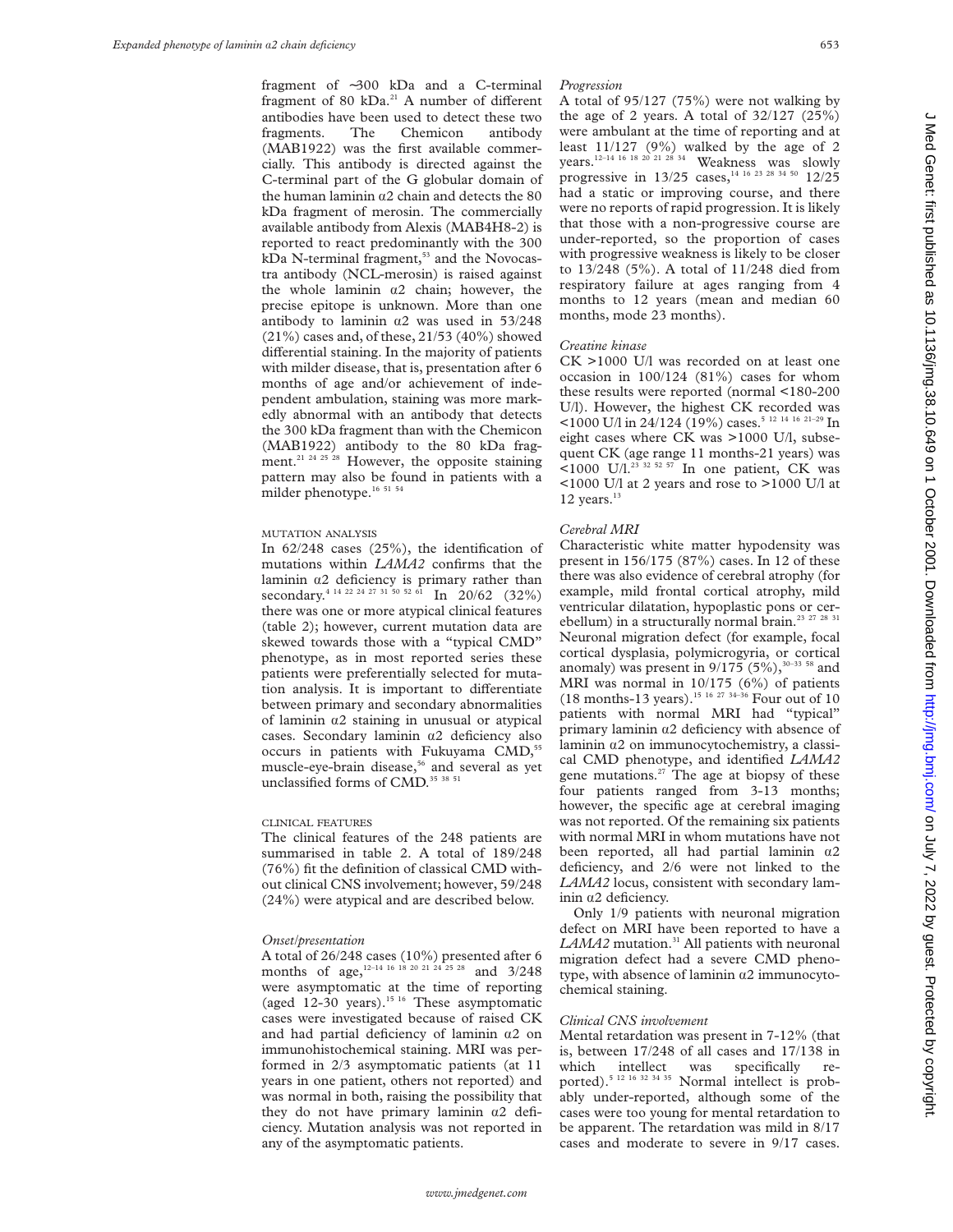There was no apparent correlation between mental retardation and severity of weakness. Seizures were present in three of these cases with mental retardation (one mild, one moderate, and one severe), not present in nine cases, and not reported in five cases. MRI showed "typical" white matter changes in all cases with mild impairment, and of those with moderate to severe impairment "typical" changes were present in 1/9, neuronal migration defects in 3/9, MRI was normal in 2/9, and not reported in 3/9. Immunohistochemical staining varied from partial deficiency to complete absence. *LAMA2* mutations have been reported in 5/17 cases with mental retardation, and in only one patient with severe mental retardation.<sup>31</sup>

Seizures were reported in 19/97 (20%); however, the absence of seizures is likely to be under-reported and therefore the frequency of seizures is likely to be closer to 19/248 (8%). Seizures were both partial and complex, with no consistent pattern,5 9 12 15 21 27 28 31–33 and may be found in patients with primary laminin  $\alpha$ 2 deficiency.<sup>27</sup>

There were no patients reported with structural abnormalities of the eyes.

Electrocardiogram and/or echocardiogram were reported in 20 cases and were abnormal in  $7/20(35\%)$ .<sup>34 43-46</sup> More than half (4/7) of these patients were asymptomatic and therefore would not have been detected if routine investigation was not performed. There was a range of cardiac abnormalities including right bundle branch block with normal echocardiogram, dilated cardiomyopathy, and "borderline changes in cardiac function". Mutations were not reported in these cases.

#### **Discussion**

Initial studies of patients with laminin  $\alpha$ 2 abnormalities were limited by ascertainment bias, both clinical and histopathological. In our own series, we aimed to minimise ascertainment bias and to characterise the spectrum of phenotypes associated with abnormalities of laminin  $\alpha$ 2 and their relative frequency. All patients with abnormalities of laminin  $\alpha$ 2 had dystrophic changes on muscle biopsy, markedly raised CK, and 4/5 had characteristic abnormalities of white matter on cerebral MRI scan; however, there was a range of clinical phenotypes. Only one patient, case 1, has the typical phenotype of classical congenital muscular dystrophy with laminin  $\alpha$ 2 deficiency. Although case 2 does strictly satisfy the diagnostic criteria for classical CMD, <sup>2</sup> she has mental retardation and seizures. These occur with increased frequency in CMD owing to laminin á2 deficiency, but in this case may be secondary to neonatal intracranial haemorrhage. Therefore although there is a "typical" phenotype of complete laminin  $\alpha$ 2 deficiency, with severe classical CMD, there is variability in onset and severity of weakness, and in the degree of CNS involvement. Many of these variable cases have proven primary laminin  $a2$ deficiency, but some may have secondary laminin  $\alpha$ 2 deficiency.

The majority of cases (88%) presented in the first 6 months of life. At least 25% of patients

were walking at the time of reporting, in contrast to initial reports where very few of the patients achieved independent ambulation.<sup>5 9 12 52</sup> Some patients have later onset with a static or slowly progressive LGMD phenotype,<sup>12 14 21</sup> although, importantly, there were no reports of rapidly progressive weakness. Three patients were asymptomatic at the time of reporting. The primary abnormality in these patients is unclear; there was partial laminin  $a2$ deficiency on immunohistochemical staining, cerebral MRI was normal, and mutations have not been reported suggesting that the laminin  $\alpha$ 2 abnormality may be secondary. The long term prognosis appears to be more favourable in the group of patients with later onset phenotype and laminin  $\alpha$ 2 deficiency than in the primary dystrophinopathies and limb-girdle muscular dystrophies resulting from sarcoglycan deficiency.

The highest creatine kinase (CK) recorded was less than 1000 U/l in almost 20% of cases, but in those with reported mutations, CK was less than 1000 U/l in only 3/26 cases (measured in early childhood). Eight percent of patients with CK >1000 U/l had subsequent CK levels recorded of <1000 U/l (ranging between 11/12-21 years), so the CK level can vary, usually decreasing with age, and age should be taken into account when interpreting CK levels.

Intellect is usually normal in classical congenital muscular dystrophy (ENMC diagnostic criteria).<sup>2</sup> Mental retardation was present in  $7-12\%$  of cases of laminin  $\alpha$ 2 deficiency; however, many of these patients with mental retardation do not have mutations reported to date in the laminin  $\alpha$ 2 gene. These patients (for example, case 5) may represent part of the spectrum of patients with FCMD or MEB, or they may have a primary abnormality of another, as yet unidentified protein. In some cases (for example, case 2), mental retardation may be secondary to another cause, such as hypoxia or intracranial haemorrhage. Seizures were reported in 20% of patients, but absence of seizures is likely to be under-reported, so the proportion of patients with seizures is between 8% and 20%. There was no consistent pattern of seizures, but they tended to present in early childhood. Seizures were reported in 5/62 (8%) patients with *LAMA2* mutations, confirming that seizures may be present in a significant proportion of patients with primary laminin  $a2$ mutations, some in association with normal intellect and structurally normal brain on MRI.

There were no patients reported in these series with structural abnormalities of the eyes and laminin  $\alpha$ 2 deficiency, as these are assigned an alternative diagnosis (for example, FCMD, WWS) and were therefore excluded. There may be some overlap, and a subset of the patients with structural abnormalities of the brain, mental retardation, and seizures but without structural eye abnormalities may represent the mild end of the MEB spectrum, with secondary laminin  $\alpha$ 2 deficiency.

Characteristic white matter hypodensity on MRI was present in the majority of cases (90%) and in 87% (33/38) of patients with confirmed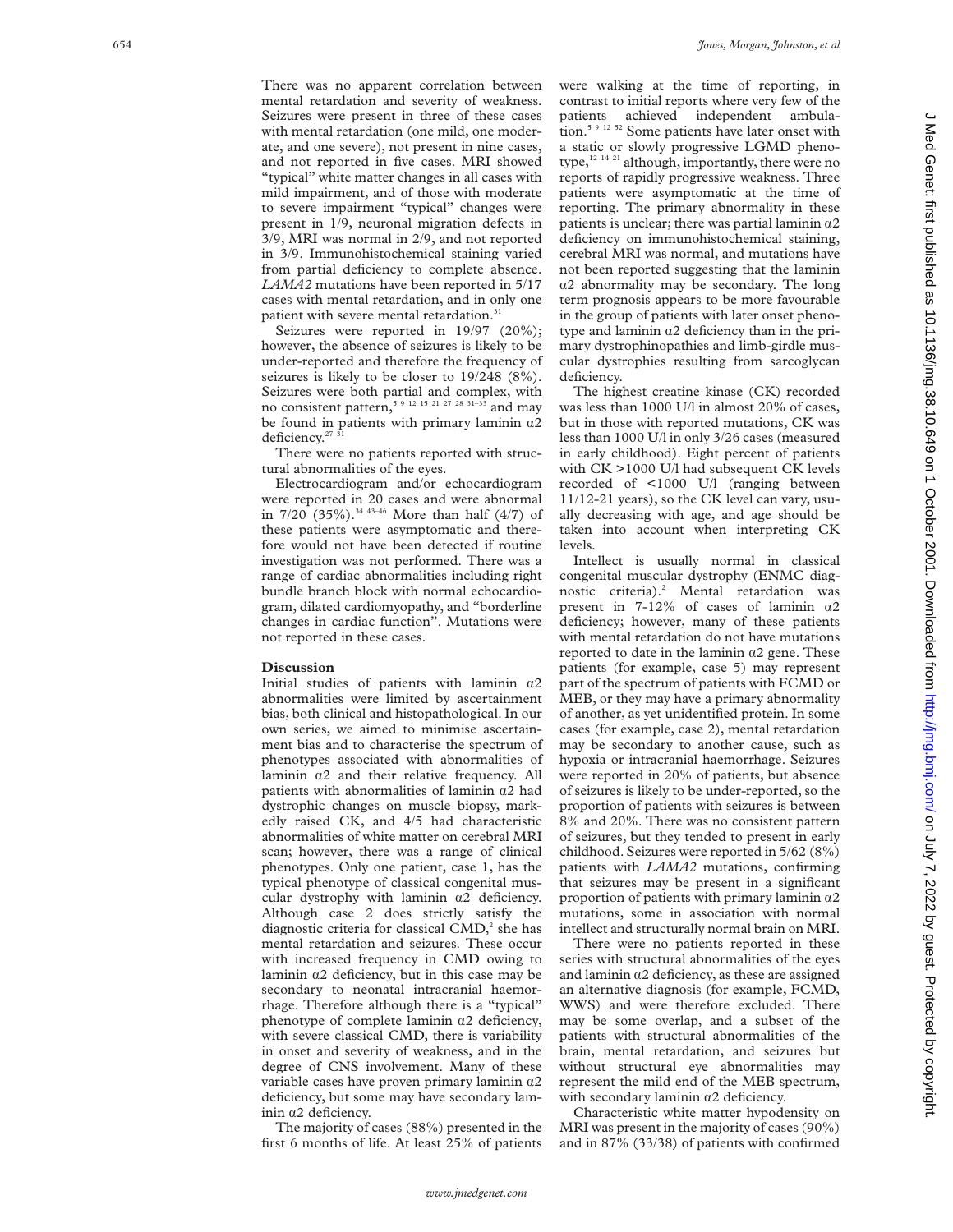primary *LAMA2* mutations. Although abnormalities of neuronal migration were present in 5% of patients with laminin  $\alpha$ 2 abnormalities, only one of these cases had reported *LAMA2* mutations. This may be related to ascertainment bias in the patients selected for mutation analysis or it may be that the laminin  $\alpha$ 2 abnormality is secondary in these patients. Interestingly, in 4% of cases MRI was completely normal, and in 4/10 of these patients *LAMA2* mutations have been identified. The age at which MRI was performed was not specifically reported, which is important as the MRI changes may be difficult to assess in the early stages of disease when brain myelination is incomplete.

The molecular basis for variations in clinical phenotype has not been fully determined. There are insufficient numbers of patients of varying phenotypes with defined mutations to allow genotype/phenotype correlation. The majority of published cases have been defined immunocytochemically, and only 21% have been studied with more than one laminin  $\alpha$ 2 antibody. There is considerable variability in immunocytochemical staining pattern depending on the antibody used, and in almost half there was differential staining, with normal staining with one antibody in some cases. Most patients with a milder phenotype, in whom more than one antibody was used, had relatively preserved staining with the antibody to the 80 kDa fragment when compared with staining using other antibodies.<sup>17</sup> <sup>25</sup> However, in our case 3, who has a mild phenotype, the opposite staining pattern was seen. There was absence of staining of the 80 kDa fragment and relative preservation of staining of the 300 kDa fragment.<sup>54</sup>

In addition to absence of laminin  $\alpha$ 2, case 4 has absence of dystrophin on immunocytochemistry and immunoblot. Cerebral MRI changes are typical of those found in primary laminin  $\alpha$ 2 deficiency and she has nonprogressive weakness with normal intellect*.* Although laminin  $\alpha$ 2 staining is usually maintained in the primary dystrophinopathies, Tachi et al<sup>59</sup> reported a female patient with a typical CMD phenotype with proven primary dystrophinopathy, who also had secondary deficiencies of laminin  $\alpha$ 2, dystroglycan, and syntrophin on immunocytochemistry. Dystrophin gene analysis has not been performed in our patient. The combination of dystrophin and laminin  $\alpha$ 2 abnormalities is unusual, and may indicate that the laminin  $\alpha$ 2 deficiency in this patient is secondary to another, as yet unidentified protein, or to disruption of the interaction between the dystrophin associated proteins.

Bushby *et al*<sup>60</sup> reported seven patients in whom immunohistochemistry was normal (with antibodies to the 80 kDa and 300 kDa fragments of laminin  $\alpha$ 2); however, an absence or near absence of laminin  $\alpha$ 2 was noted on immunoblotting. These patients (including two sib pairs) had predominantly late onset limb-girdle weakness, with normal MRI in 3/7 patients and CK at least 10 times normal. All

biopsies showed "non-specific dystrophic features" and haplotype analysis was consistent with absence of linkage to the 6q locus. This is an unusual finding, and the authors postulate it may be related to the processing of the sample.

Mutations confirming primary abnormality of laminin  $\alpha$ 2 have only been reported in 25% of cases, so the relative incidence of secondary deficiency of laminin  $\alpha$ 2 is as yet unclear. Pegoraro *et al*<sup>27</sup> suggested that primary *LAMA2* mutations underlie the majority of cases with complete deficiency of laminin  $\alpha$ 2. There are, however, cases with complete deficiency of laminin  $\alpha$ 2 in whom mutations have not been identified.<sup>27 61</sup> Current mutation data are skewed towards this group of patients with absence of the protein, but there are a number of patients reported with *LAMA2* mutations and partial deficiency of the protein.

In summary, although there is a "typical" phenotype of laminin  $\alpha$ 2 deficiency, with severe classical CMD, there is variability in onset and severity of weakness, and variability in CNS manifestations. In our population, with comprehensive ascertainment of all patients with a dystrophic muscle biopsy, the atypical phenotypes are more common than the "typical" phenotype. Isolated absence of laminin  $\alpha$ 2 is frequently associated with primary laminin  $\alpha$ 2 deficiency, and Pegoraro *et al*<sup>27</sup> found that a high proportion of such cases have *LAMA2* mutations. However, if there is only partial deficiency or atypical clinical phenotype then mutation analysis is important to confirm the primary abnormality. We suggest that all dystrophic muscle biopsies, regardless of clinical phenotype, should be studied with antibodies to more than one region of laminin  $\alpha$ 2. The yield in biopsies with non-specific myopathic changes appears low compared to patients with dystrophic changes. The diagnostic yield may be increased by using antibodies against different regions of laminin  $\alpha$ 2, and further studies may elucidate some correlation between immunocytochemical changes and the severity of the clinical phenotype.

We are grateful to the Muscular Dystrophy Association of NSW for their generous financial support and Sarah Kim and Michelle Mills for their contribution to the immunocytochemistry and immunoblotting.

- 1 Dubowitz V. The muscular dystrophies. In: Dubowitz V, ed. *Muscle disorders in childhood*. London: Saunders, 1995:34- 133.
- 2 Dubowitz V. Congenital muscular dystrophy. In: Emery AEH, ed. *Diagnostic criteria for neuromuscular disorders*. The Netherlands: Baarn, 1994:32-4.
- 3 Dubowitz V. New developments in congenital muscular<br>dystrophy. Neuromusc Disord 1996:6:228.
- dystrophy. *Neuromusc Disord* 1996;**6**:228.<br>4 Helbling-Leclerc A, Zhang X, Topaloglu H, Cruaud C, Tesson F, Weissenbach J, Tome FMS, Schwartz K, Fardeau M, Tryggvason K, Guicheney P. Mutations in the laminin alpha 2-chain gene (LAMA2) cause merosin-deficient con-
- genital muscular dystrophy. *Nat Genet* 1995;11:216-18.<br>5 Philpot J, Sewry C, Pennock J, Dubowitz V. Clinical pheno-<br>type in congenital muscular dystrophy: correlation with expression of merosin in skeletal muscle. *Neuromusc Disord*
- 1995;**5**:301-5. 6 Hayashi YK, Koga R, Tsukahara T, Ishii H, Matsuishi T, Yamashita Y, Nonaka I, Arahata K. Deficiency of laminin alpha 2-chain mRNA in muscle in a patient with merosinnegative congenital muscular dystrophy. *Muscle Nerve* 1995;**18**:1027-30.
- 7 North KN, Specht L, Sethi RK, Shapiro F, Beggs AH. Congenital muscular dystrophy associated with merosin deficiency. *J Child Neurol* 1996;**11**:291-5.
- 8 Philpot J, Topaloglu H, Pennock J, Dubowitz V. Familial concordance of brain magnetic resonance imaging changes in congenital muscular dystrophy. *Neuromusc Disord* 1995; **5**:227-31.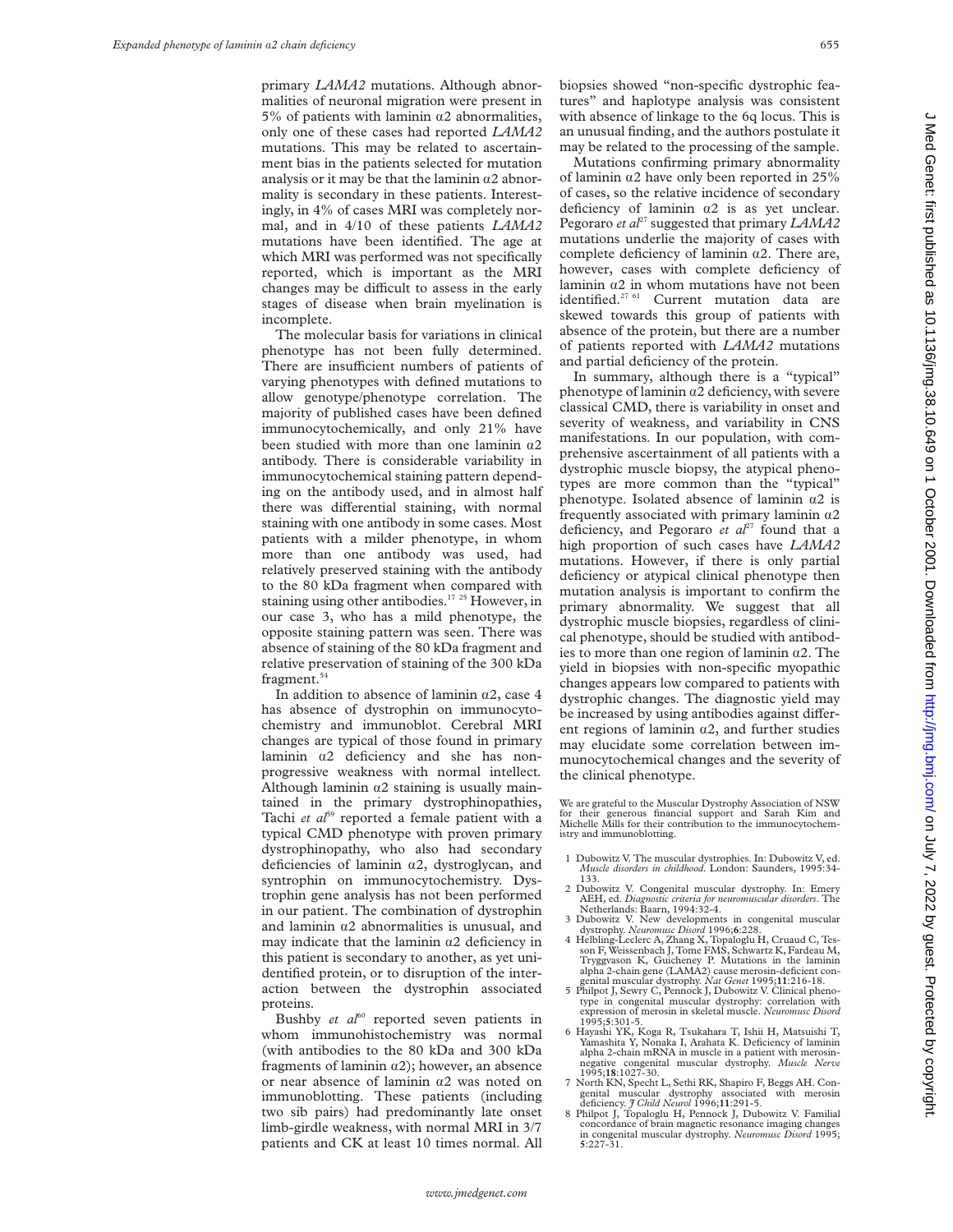- 9 Vainzof M, Marie SK, Reed UC, Schwartzman JS, Pavanello RM, Passos-Bueno MR, Zatz M. Deficiency of merosin (laminin M or alpha 2) in congenital muscular dystrophy associated with cerebral white matter alterations. *Neuropediatrics* 1995;**26**:293-7.
- 10 Fardeau M, Tome FM, Helbling-Leclerc A, Evangelista T, Ottolini A, Chevallay M, Barois A, Estournet B, Harpey JP, Faure S, Guicheney P, Hillaire D. Congenital muscular dystrophy with merosin deficiency: clinical, histopathological, immunocytochemical and genetic analysis. *Rev Neurol (Paris)* 1996;**152**:11-19.
- 11 Reed UC, Marie SK, Vainzof M, Salum PB, Levy JA, Zatz M, Diament A. Congenital muscular dystrophy with cerebral white matter hypodensity. Correlation of clinical
- features and merosin deficiency. *Brain Dev* 1996;**18**:53-8. 12 Herrmann R, Straub V, Meyer K, Kahn T, Wagner M, Voit T. Congenital muscular dystrophy with laminin alpha 2 chain deficiency: identification of a new intermediate phenotype and correlation of clinical findings to muscle immu-nohistochemistry. *Eur J Pediatr* 1996;**155**:968-76.
- 13 Mora M, Moroni I, Uziel G, Di Blasi C, Barresi R, Farina L, Morandi L. Mild clinical phenotype in a 12-year-old boy with partial merosin deficiency and central and peripheral nervous system abnormalities. *Neuromusc Disord* 1996; **6** : 377-81.
- 14 Naom I, D'Alessandro M, Topaloglu H, Sewry C, Ferlini A, Helbling Leclerc A, Guicheney P, Weissenbach J, Schwartz<br>K, Bushby K, Philpot J, Dubowitz V, Muntoni F.<br>Refinement of the lamini alpha 2 locus to human<br>chromosome genital muscular dystrophy. *J Med Genet* 1997;**34**:99-104.
- 15 Farina L, Morandi L, Milanesi I, Ciceri E, Mora M, Moroni I, Pantaleoni C, Savoiardo M. Congenital muscular dystrophy with merosin deficiency: MRI findings in five patients. *Neuroradiology* 1998;**40**:807-11.
- 16 Morandi L, Di Blasi C, Farina L, Sorokin L, Uziel G, Azan G, Pini A, Toscano A, Lanfossi M, Galbiati S, Cornelio F, Mora M. Clinical correlations in 16 patients with total or partial laminin alpha2 deficiency characterized using antibodies against 2 fragments of the protein. *Arch Neurol* 1999;**56**:209-15.
- 17 Tan E, Topaloglu H, Sewry C, Zorlu Y, Naom I, Erdem S, D'Alessandro M, Muntoni F, Dubowitz V. Late onset muscular dystrophy with cerebral white matter changes due to partial merosin deficiency. *Neuromusc Disord* 1997; **7**:85-9.
- 18 Naom I, D'Alessandro M, Sewry CA, Philpot J, Manzur AY, Dubowitz V, Muntoni F. Laminin alpha 2-chain gene mutations in two siblings presenting with limb-girdle mus-cular dystrophy. *Neuromusc Disord* 1998;**8**:495-501.
- 19 Dubowitz V. 50th ENMC International Workshop: Con-genital Muscular Dystrophy, 28 February to 2 March 1997, Naarden, The Netherlands. *Neuromusc Disord* 1997; **7**:539-47.
- 20 Di Blasi C, Mora M, Pareyson D, Farina L, Sghirlanzoni A, Vignier N, Blasevich F, Cornelio F, Guicheney P, Morandi M. Partial laminin alpha 2 deficiency in a patient with a myopathy resembling inclusion body myositis. *Ann Neurol* 2000;**47**:811-16.
- 21 Cohn RD, Herrmann R, Sorokin L, Wewer UM, Voit T. Laminin alpha2 chain-deficient congenital muscular dystrophy: variable epitope expression in severe and mild cases. *Neurology* 1998;**51**:94-100.
- 22 Nissinen M, Helbling Leclerc A, Xu Z, Evangelista T, Topaloglu H, Cruaud C, Weissenbach J, Fardeau M, Tome FMS, Schwartz K, Tryggvason K, Guicheney P. Substitu-tion of a conserved cysteine-996 in a cysteine-rich motif of the laminin alpha2-chain in congenital muscular with partial deficiency of the protein. *Am J Hum Genet* 1996;**58**: 1177-84.
- 23 Trevisan CP, Martinello F, Ferruzza E, Fanin M, Chevallay M, Tome FMS. Brain alterations in the classical form of congenital muscular dystrophy. Clinical and neuroimaging follow-up of 12 cases and correlation with the expression of
- merosin in muscle. *Childs Nerv Sys* 1996;**12**:604-10. 24 Allamand V, Sunada Y, Salih MA, Straub V, Ozo CO, Al-Turaiki MH, Akbar M, Kolo T, Colognato H, Zhang X, Sorokin LM, Yurchenco PD, Tryggvason K, Campbell KP. Mild congenital muscular dystrophy in two patients with an internally deleted laminin alpha2-chain. *Hum Mol Genet* 1997; **6**:747-52.
- 25 Sewry CA, Naom I, D'Alessandro M, Sorokin L, Bruno S, Wilson LA, Dubowitz V, Muntoni F. Variable clinical phenotype in merosin-deficient congenital muscular dystrophy associated with differential immunolabelling of two fragments of the laminin alpha 2 chain. *Neuromusc Disord* 1997; **7**:169-75.
- 26 Ter Laak HJ, Leyten QH, Gabreels FJ, Kuppen H, Renier WO, Sengers RC. Laminin-alpha2 (merosin), betadystroglycan, alpha-sarcoglycan (adhalin), and dystrophin expression in congenital muscular dystrophies: an immunohistochemical study. *Clin Neurol Neurosurg* 1998; **100**:5-10.
- 27 Pegoraro E, Marks H, Garcia CA, Crawford T, Mancias P, Connolly AM, Fanin M, Martinello F, Trevisan CP, Angelini C, Stella A, Scavina M, Munk RL, Servidei S, Bonnemann CC, Bertorini T, Ascadi G, Thompson CE, Gagnon D, Hoganson G, Carver V, Zimmerman RA, Hoffman EP. Laminin alpha2 muscular dystrophy: genotype/phenotype studies of 22 patients. *Neurology* 1998;**51**:101-10.
- 28 Martinello F, Angelini C, Trevisan CP. Congenital muscular dystrophy with partial merosin deficiency and late onset epilepsy. *Eur Neurol* 1998;**40**:37-45.
- 29 Castro-Gago M. Occidental-type cerebromuscular dystro-phy versus congenital muscular dystrophy with merosin deficiency. *Childs Nerv Sys* 1998;**14**:531.
- 30 Mackay MT, Kornberg AJ, Shield L, Phelan E, Kean MJ, Coleman LT, Dennett X. Congenital muscular dystrophy, white-matter abnormalities, and neuronal migration disorders: the expanding concept. *J Child Neurol* 1998;**13** : 481-7.
- 31 Mercuri E, Gruter-Andrew J, Philpot J, Sewry C, Counsell S, Henderson S, Jensen A, Naom I, Bydder G, Dubowitz V, Muntoni F. Cognitive abilities in children with congenital muscular dystrophy: correlation with brain MRI and merosin status. *Neuromusc Disord* 1999; **9**:383-7.
- 32 Pini A, Merlini L, Tome FM, Chevallay M, Gobbi G. Merosin-negative congenital muscular dystrophy, occipital epilepsy with periodic spasms and focal cortical dysplasia. Report of three Italian cases in two families. *Brain Dev* 1996;**18**:316-22.
- 33 Tsao CY, Mendell JR, Rusin J, Luquette M. Congenital muscular dystrophy with complete laminin-alpha2- deficiency, cortical dysplasia, and cerebral white-matter changes in children. *J Child Neurol* 1998;**13**:253-6.
- 34 Prelle A, Comi GP, Rigoletto C, Turconi A, Felisari G, Ciscato P, Fortunato F, Messina S, Bresolin N, Mora M, Moggio M, Scarlato G. An atypical case of partial merosin defi-ciency congenital muscular dystrophy. *J Neurol* 1997;**244**: 391-5.
- 35 Topaloglu H, Talim B, Vignier N, Helbling-Leclerc AH, Yetuk M, Afsin IE, Caglar M, Kale G, Guicheney P. Merosin-deficient congenital muscular dystrophy with severe mental retardation and normal cranial MRI: a report of two siblings. *Neuromusc Disord* 1998; **8**:169-74.
- 36 Muntoni F, Taylor J, Sewry CA, Naom I, Dubowitz V. An early onset muscular dystrophy with diaphragmatic involvement, early respiratory failure and secondary alpha 2 laminin deficiency unlinked to the LAMA2 locus on 6q22. *Eur J Paediatr Neurol* 1998; **1**:19-26.
- 37 van der Knaap MS, Smit LME, Barth PG, Catsman-Berrevoets CE, Brouwer OF, Begeer JH, de Coo IFM, Valk J. Magnetic resonance imaging in classification of congenital muscular dystrophies with brain abnormalities. *Ann Neurol* 1997;**42**:50-9.
- 38 Philpot J, Cowan F, Pennock J, Sewry C, Dubowitz V, Byd-der G, Muntoni F. Merosin-deficient congenital muscular dystrophy: the spectrum of brain involvement on magnetic resonance imaging. *Neuromusc Disord* 1999; **9**:81-5.
- Mercuri E, Muntoni F, Berardinelli A, Pennock J, Sewry Philpot J, Dubowitz V. Somatosensory and visual evoked potentials in congenital muscular dystrophy: correlation with MRI changes and muscle merosin status. *Neuropediatrics* 1995;**26**:3-7.
- 40 Mercuri E, Dubowitz J, Berardinelli A, Pennock J Jongmans M, Henderson S, Muntoni F, Sewry C, Philpot J, Dubowitz V. Minor neurological and perceptuo-motor deficits in children with congenital muscular dystrophy: correlation with brain MRI changes. *Neuropediatrics.* 1995; **26**:156-62.
- 41 Shorer Z, Philpot J, Muntoni F, Sewry C, Dubowitz V. Demyelinating peripheral neuropathy in merosin-deficient congenital muscular dystrophy. *J Child Neurol* 1995;**10** : 472-5.
- 42 Mercuri E, Pennock J, Goodwin F, Sewry C, Cowan F, Dubowitz L, Dubowitz V, Muntoni F. Sequential study of central and peripheral nervous system involvement in an infant with merosin deficient congenital muscular dystrophy. *Neuromusc Disord* 1996;**6**:425-9.
- 43 Cil E, Topaloglu H, Caglar M, Ozme S. Left ventricular structure and function by echocardiography in congenital
- muscular dystrophy. *Brain Dev* 1994;**16**:301-3. 44 Sewry CA, Naom I, D'Alessandro M, Ferlini A, Philpot J, Mercuri E, Dubowitz V, Muntoni F. The protein defect in congenital muscular dystrophy. *Biochem Soc Trans* 1996;**24** : 281S.
- 45 Dubowitz V. 41st ENMC International Workshop on Congenital Muscular Dystrophy, 8-10 March 1996, Naarden, The Netherlands. *Neuromusc Disord* 1996; **6**:295-304.
- 46 Spyrou N, Philpot J, Foale R, Camici PG, Muntoni F. Evidence of left ventricular dysfunction in children with merosin-deficient congenital muscular dystrophy. *Am Heart J* 1998;**136**:474-6.
- 47 Jones KJ, Kim SS, North KN. Abnormalities of dystrophin, the sarcoglycans, and laminin alpha2 in the muscular dystrophies. *J Med Genet* 1998;**35**:379-86.
- Tome FM, Evangelista T, Leclerc A, Sunada Y, Manole E, Estournet B, Barois A, Campbell KP, Fardeau M. Congenital muscular dystrophy with merosin deficiency. *C R Acad Sci III* 1994;**317**:351-7.
- Dubowitz V. Proceedings of the 27th ENMC Sponsored Workshop on Congenital Muscular Dystrophy, 22-24 April 1994, The Netherlands. *Neuromusc Disord* 1995; **3**:253-8.
- 50 Hayashi YK, Ishihara T, Domen K, Hori H, Arahata K. A benign allelic form of laminin alpha 2 chain deficient muscular dystrophy. *Lancet* 1997;**349**:1147. 51 Dubowitz V. 68th ENMC International Workshop (5th
- International Workshop) on Congenital Muscular Dystro-phy, 9-11 April 1999, Naarden, The Netherlands. *Neu-romusc Disord* 1999; **9**:446-54.
- 52 Pegoraro E, Mancias P, Swerdlow SH, Raikow RB, Garcia<br>C, Marks H, Crawford T, Carver V, Di Cianno B, Hoffman EP. Congenital muscular dystrophy with primary laminin alpha2 (merosin) deficiency presenting as inflammatory myopathy. *Ann Neurol* 1996;**40**:782-91.